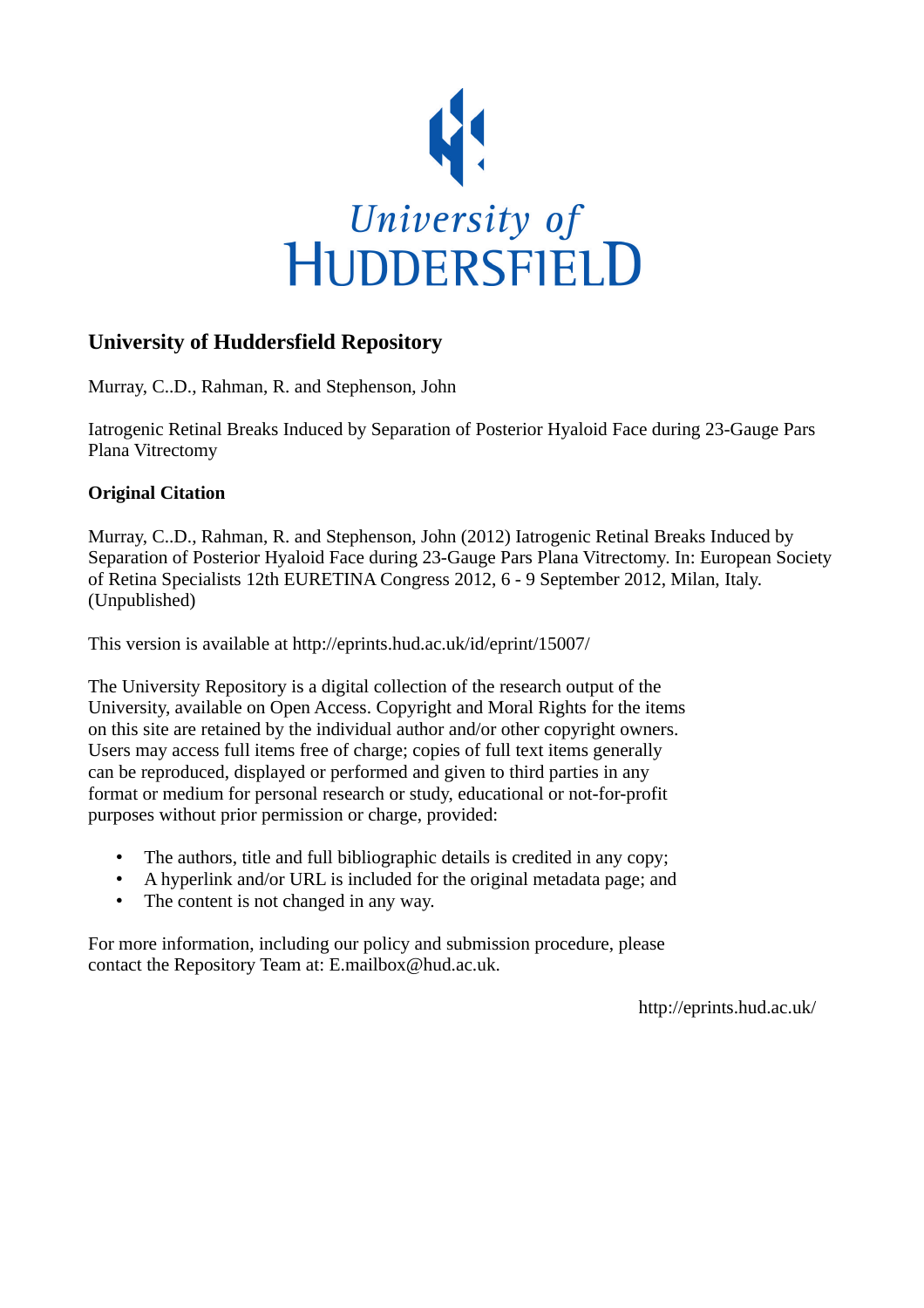# Iatrogenic Retinal Breaks Induced by Separation of Posterior Hyaloid Face during 23-Gauge Pars Plana Vitrectomy

Murray CD, Rahman R, Stephenson J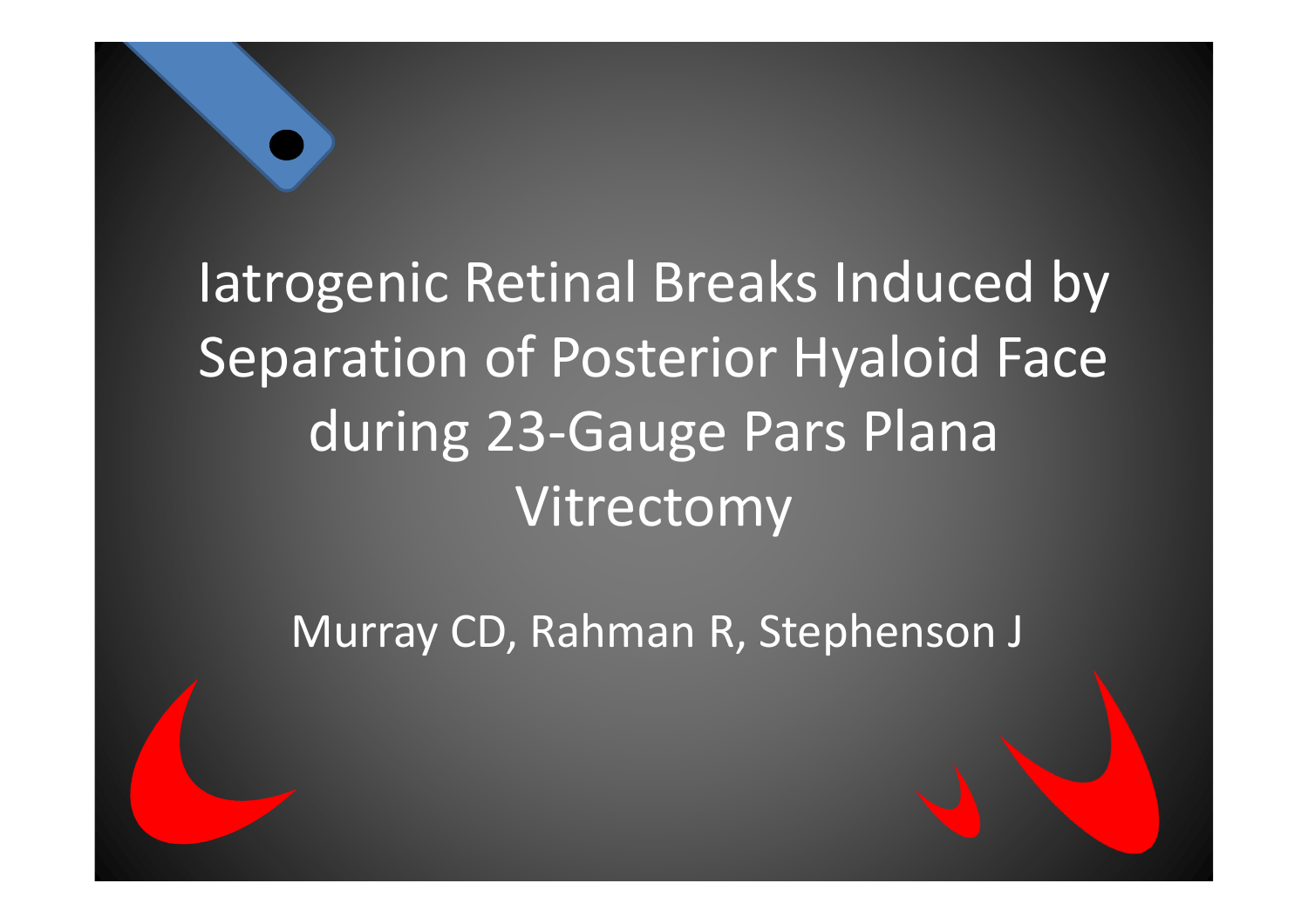### Purpose

• Describe incidence and features of intraoperative retinal breaks caused by iatrogenic separation of the posterior hyaloid face (PHF) during 23-G Pars Plana Vitrectomy (PPV) surgery for:

Macula hole (MH)Vitreomacula traction (VMT) Epiretinal membrane (ERM) Floaters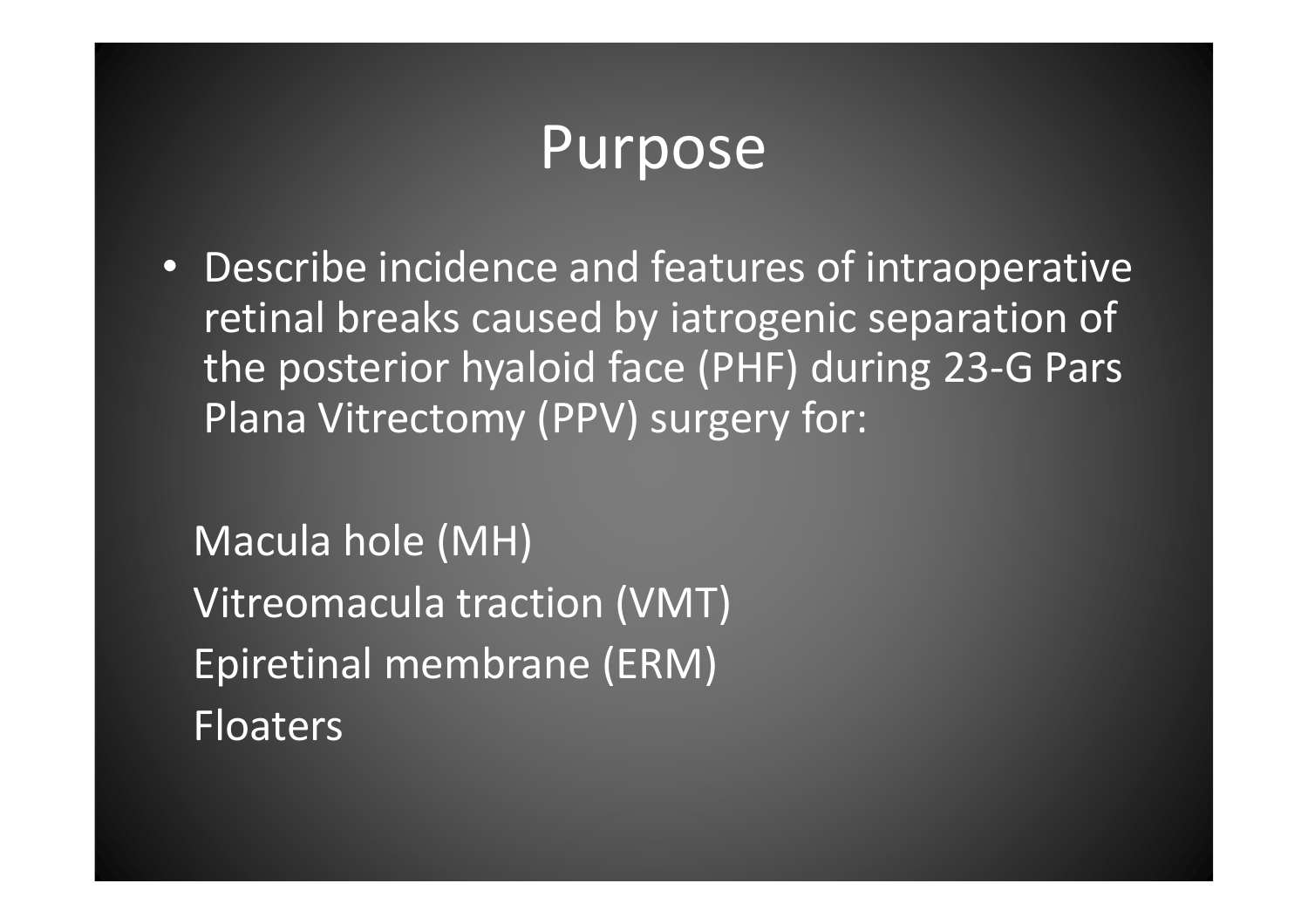## Methods

- Prospective, consecutive, single surgeon, observational case series
- 23-Gauge TSV day case surgeries
- Calderdale Royal Hospital, UK
- 2009-2011
- Approved by local ethics committee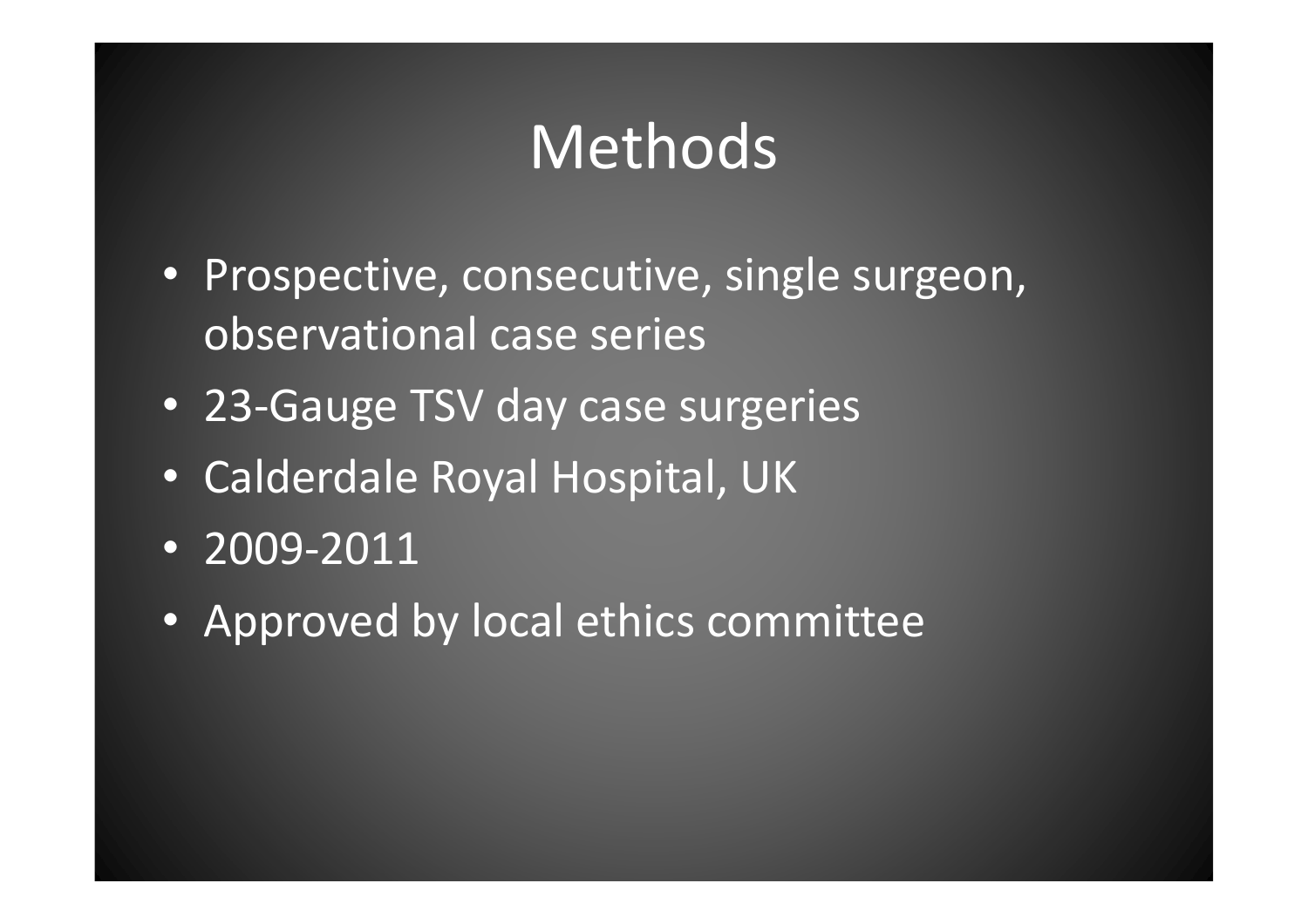## Methods

- Collected baseline demographics, indication for surgery and axial length
- Pre-operative dilated fundoscopy
- Inclusion criteria: PPV for MH, VMT, ERM and floaters +Attached posterior hyaloid face (PHF)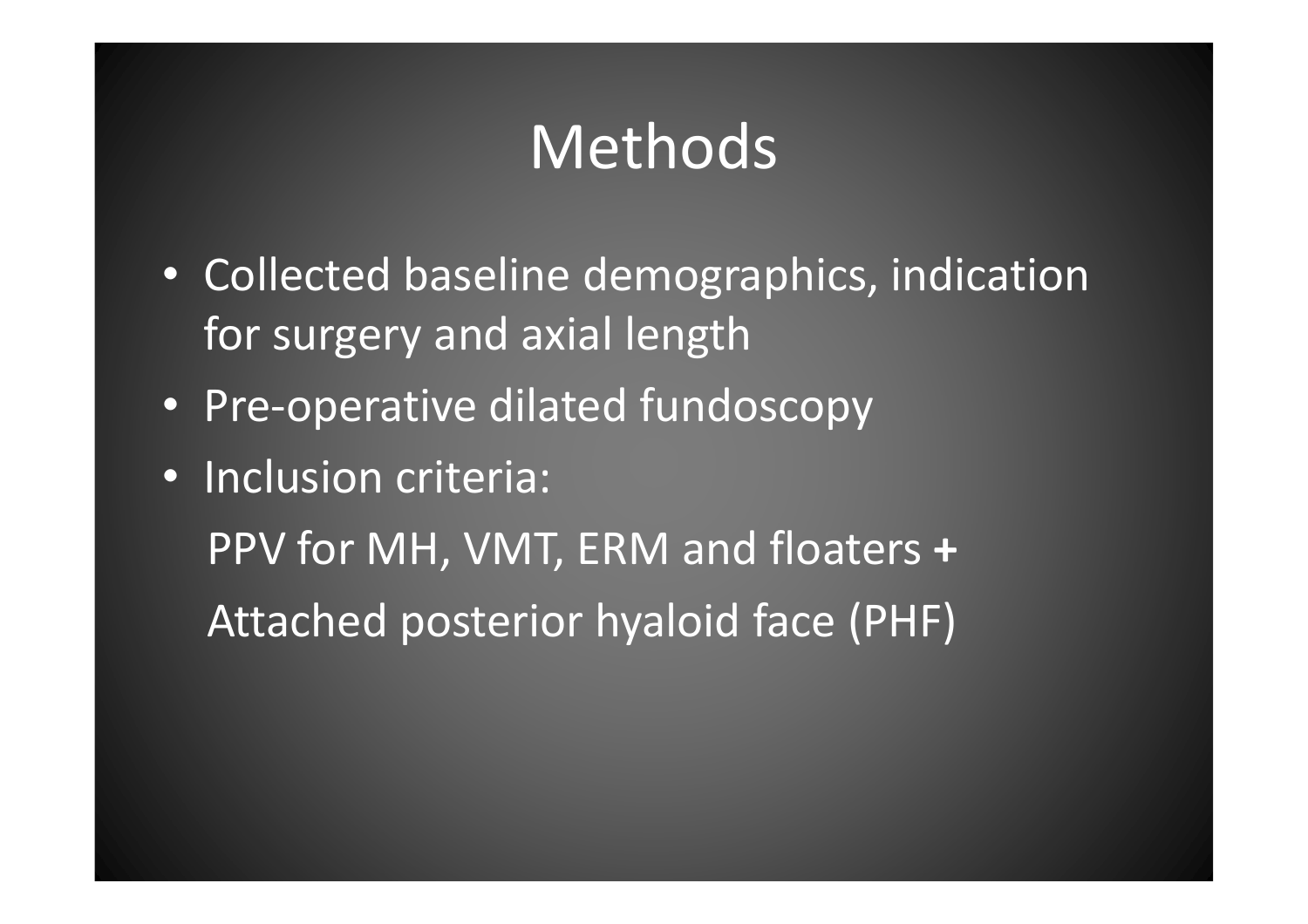## Definitions

Iatrogenic Posterior hyaloid face (PHF) separations:

- Suction induced or
- Adherent- requiring membrane blue with suction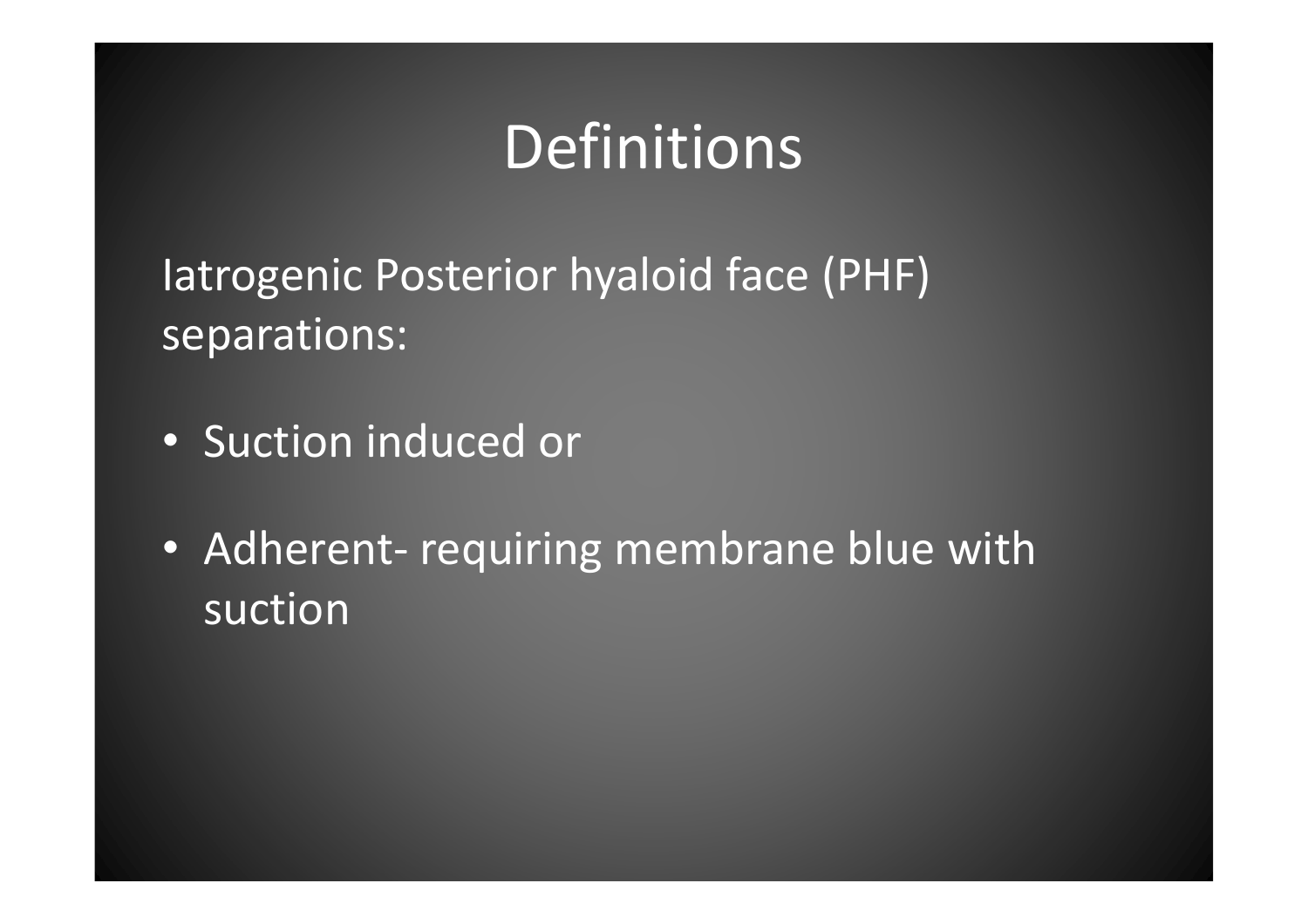#### Outcome measures

- Retinal break or tear versus No retinal break or tear
- Retinal haemorrhage grouped with those categorised as not experiencing retinal break or tear
- Only 'U' shaped tears included and pre-existing breaks excluded
- Pre-existing breaks = round or substantial surroundingpigment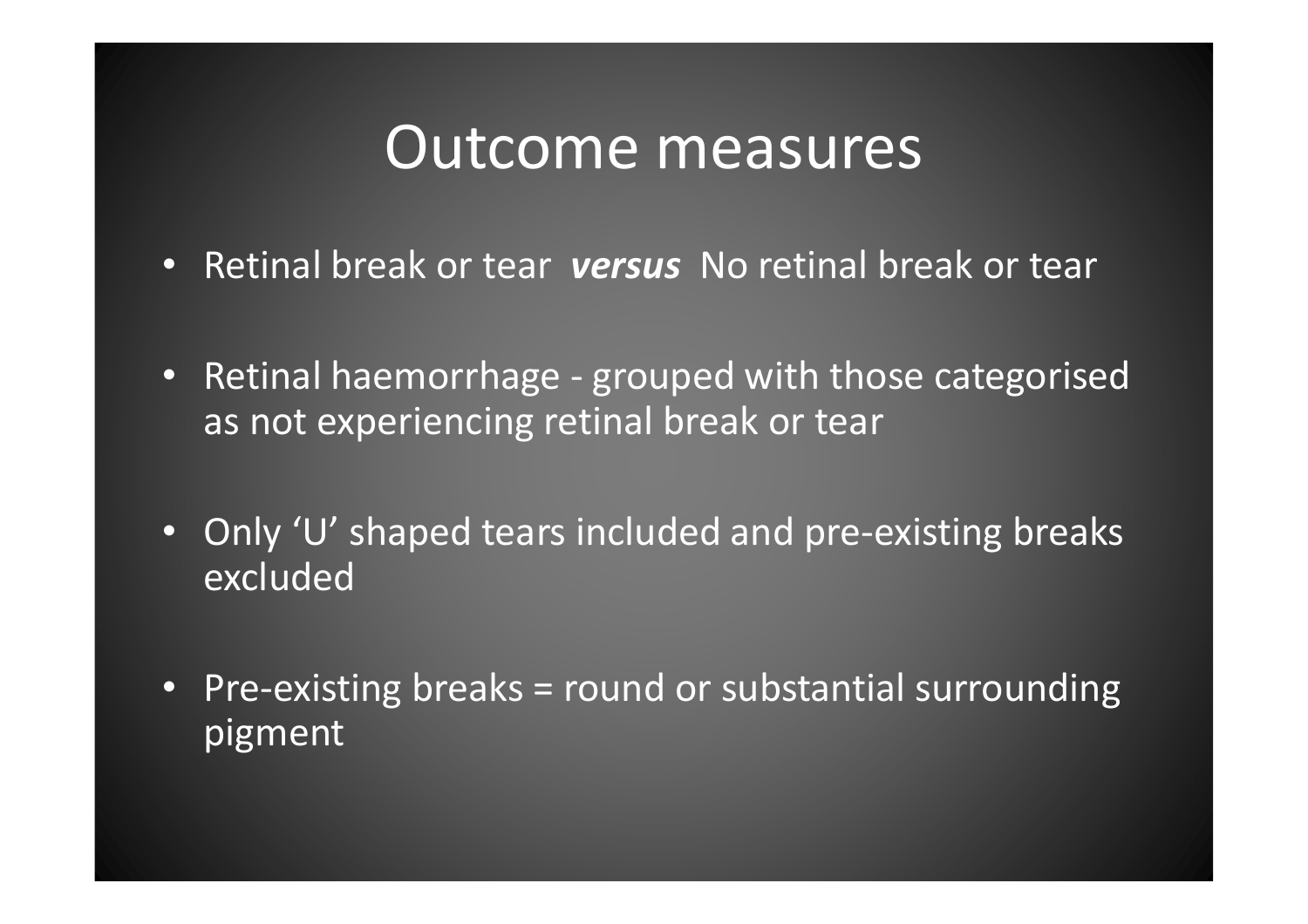#### …Methods

- ALL Intra-operative findings recorded by surgeon immediately after surgery
- Forced entry and parsimonious multiple logistic regression analyses were conducted, using statistical software, to test for significance of association of the set of recorded factors and covariates with the dichotomised outcome measure.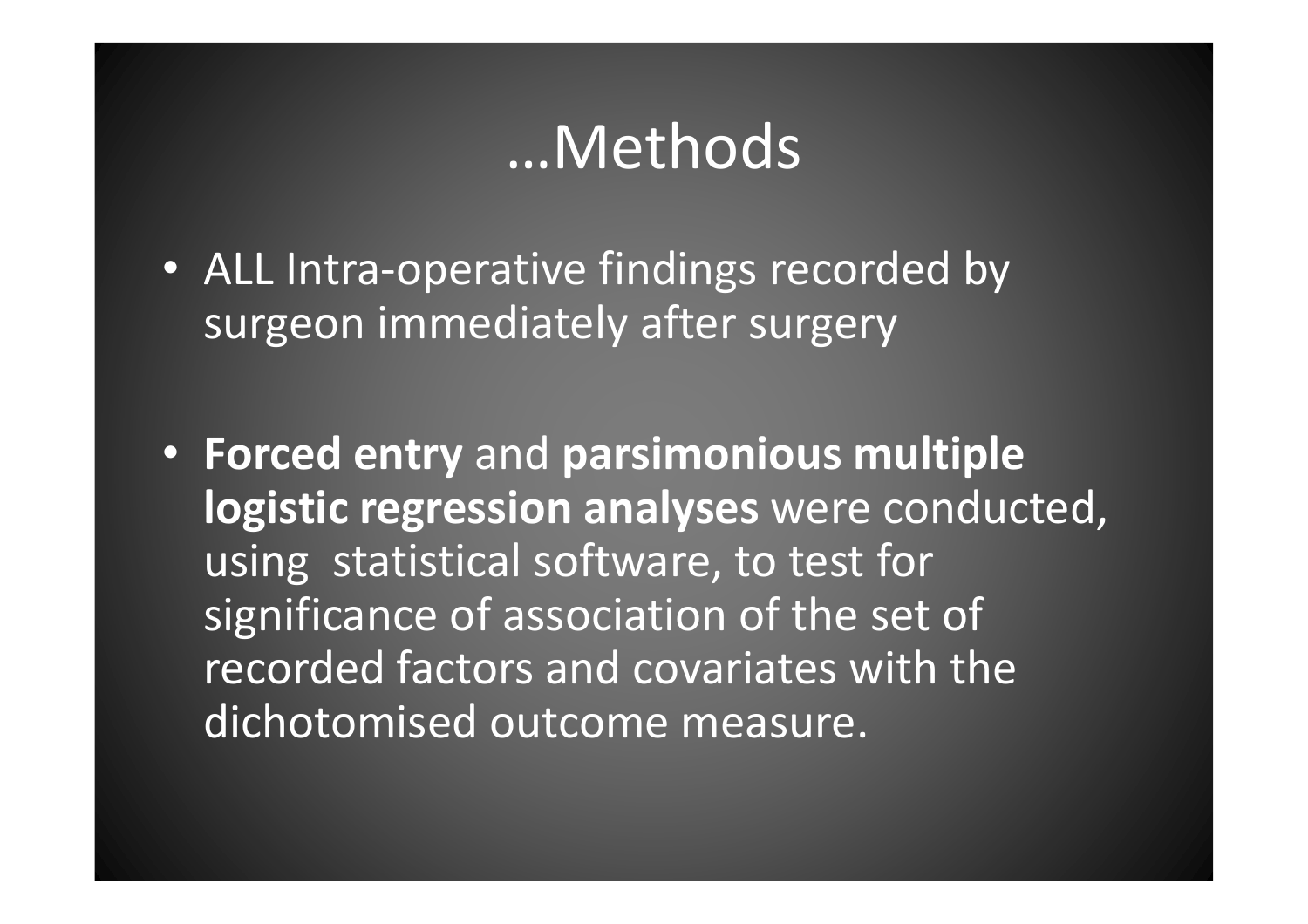- $n = 137$
- Age range: 32-94 years
- Mean age in years = 69.6 (SD 11.9)
- Mean axial length in mm = 23.7 (SD 1.41)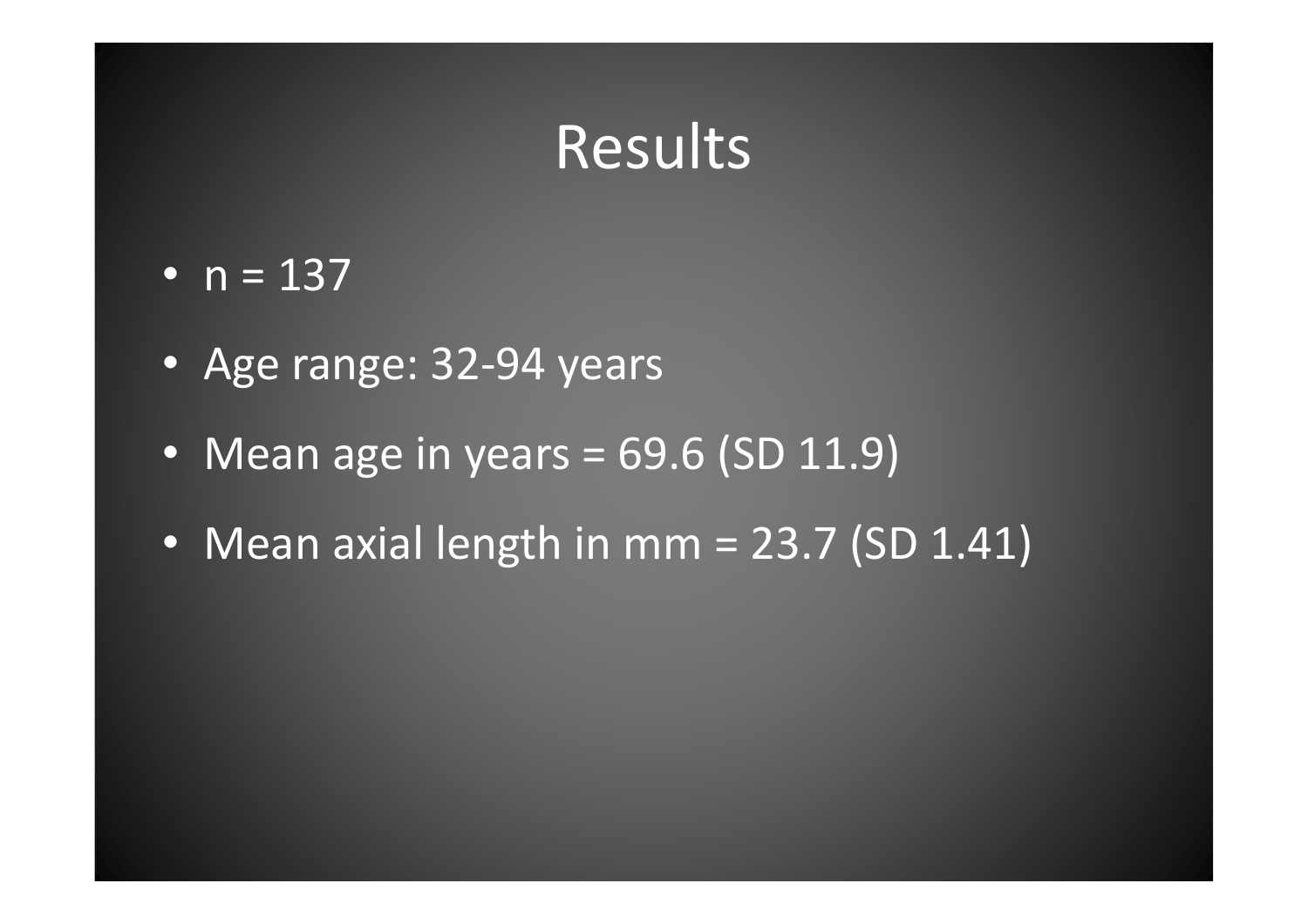- Pre operative diagnosis frequency (%)
- •MH  $n = 71 (51.8)$
- • $VMT$   $n = 12 (8.8)$
- •ERM  $n = 27 (19.7)$
- •Floaters n = 27 (19.7)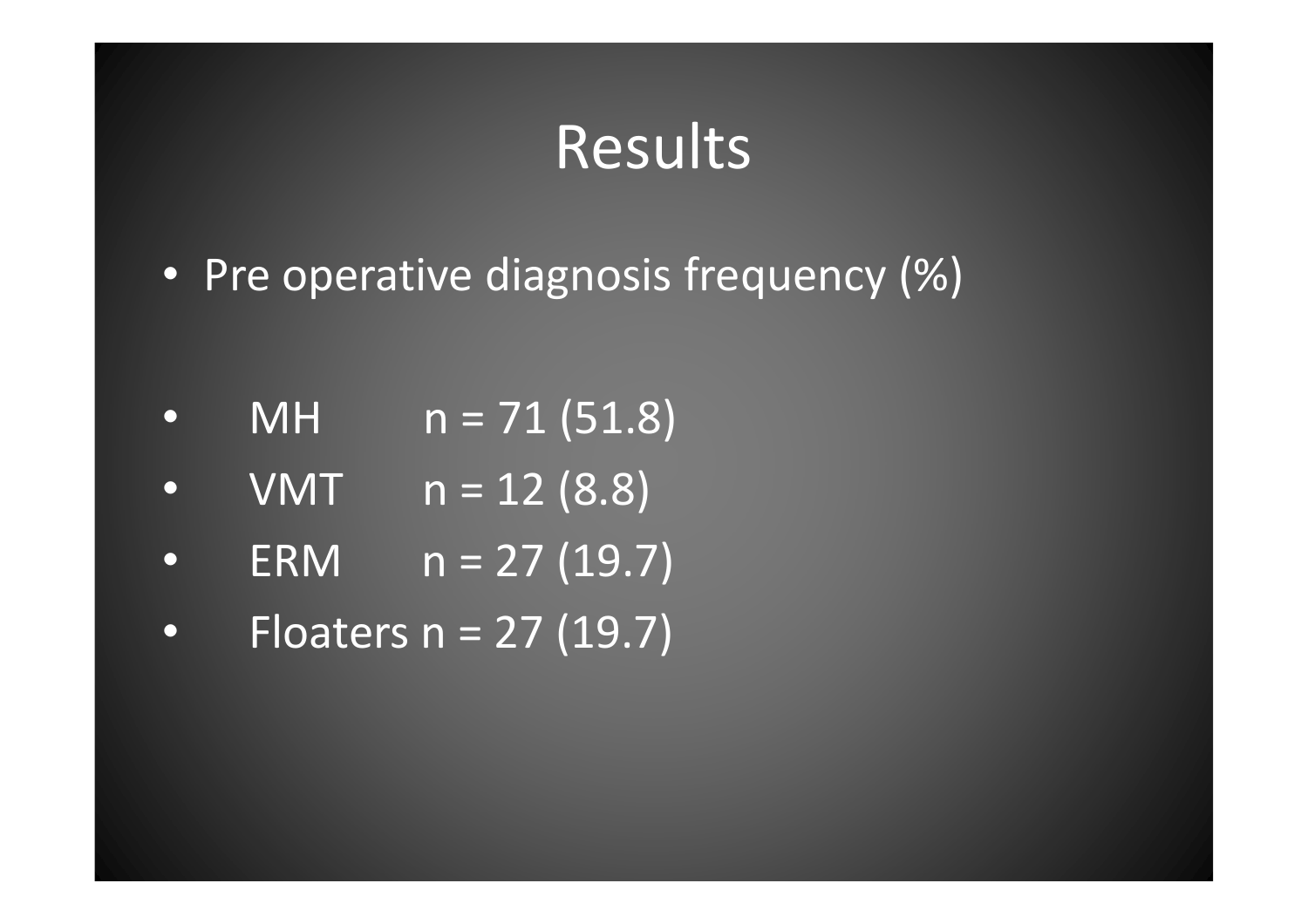• Posterior hyaloid separations:

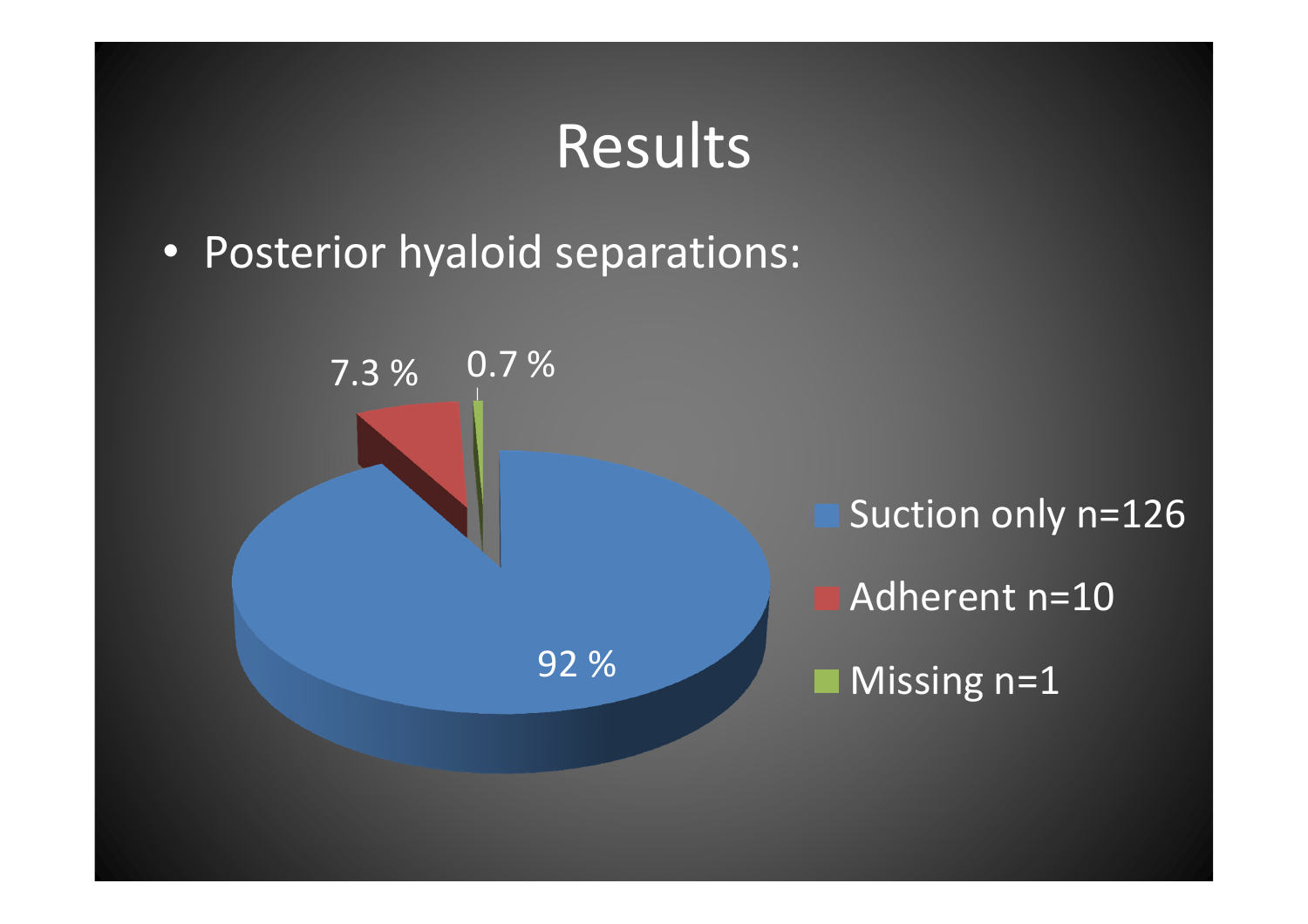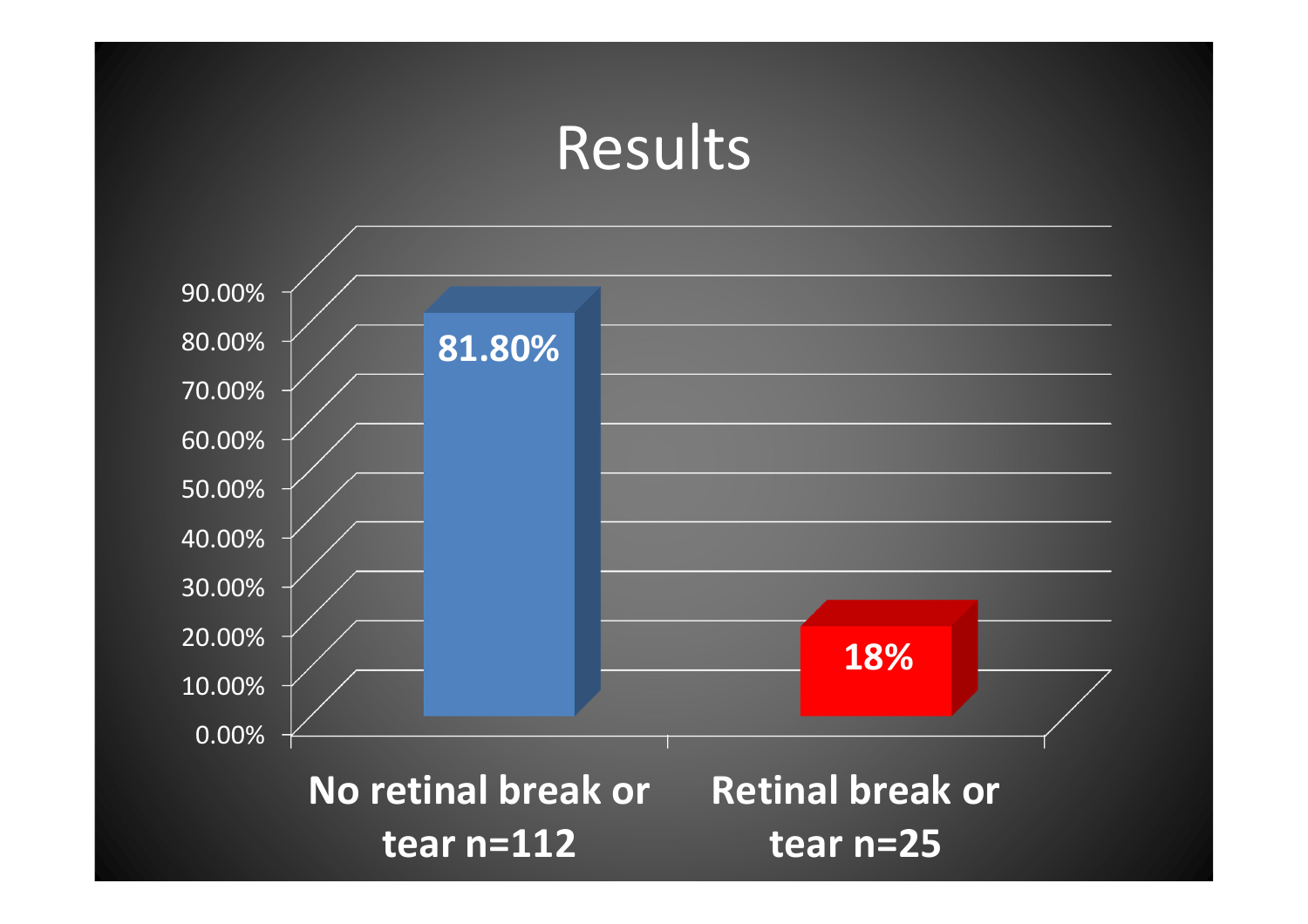• Breakdown of pathologies for patients with iatrogenic retinal breaks or tears (n=25)

MH n=13 (52%) $\overline{\text{VMT}}$  n=2 (8%) ERM n=3 (12%)Floaters n=7 (28%)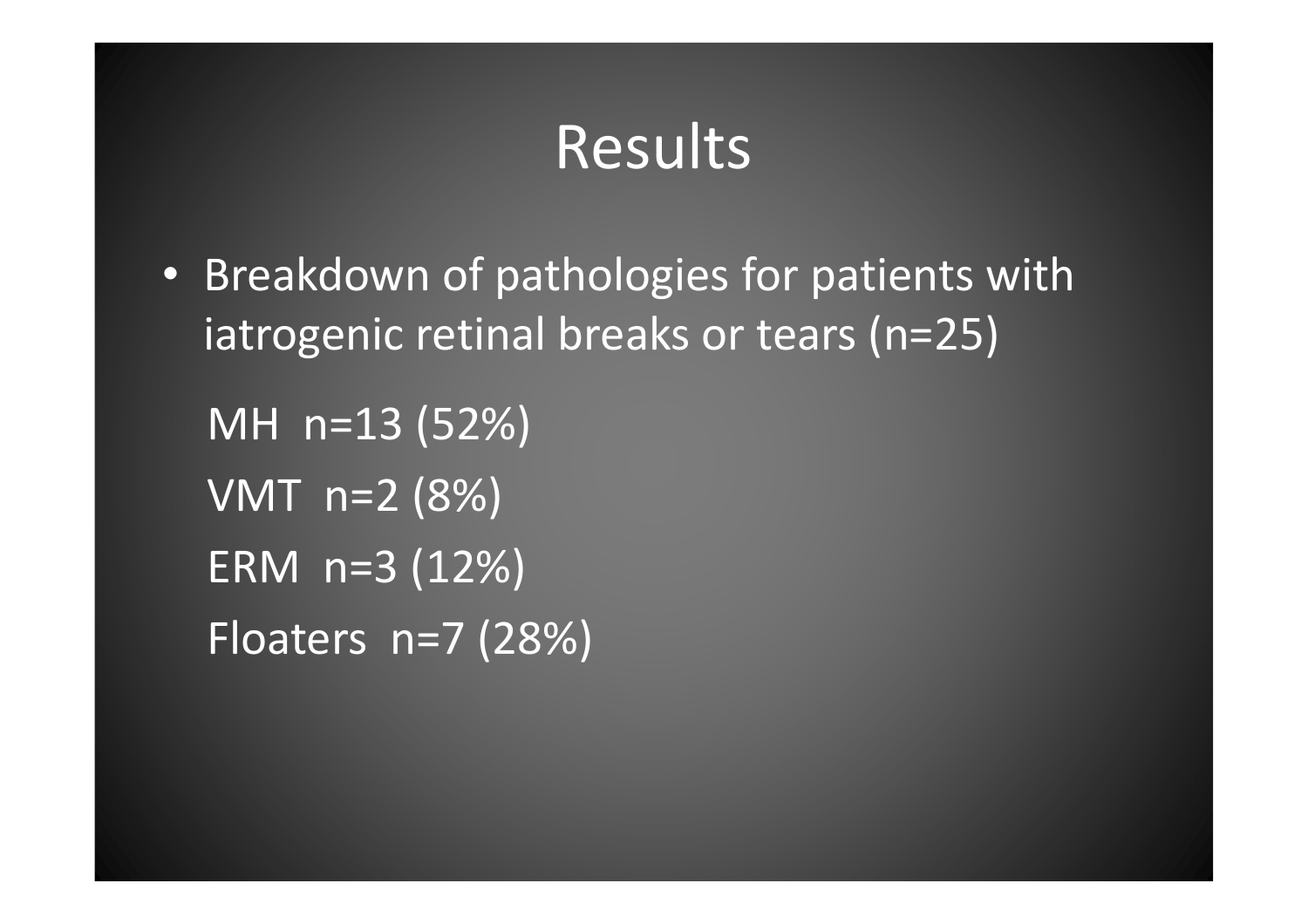Forced entry and parsimonious multiple logistic regression models:

• Odds of retinal break or tear reduce by about 3-4% for each increasing year of age

Forced entry:

• some substantive association with odds of retinal break or tear for adherent cases being around 3.7 times those for suction-only cases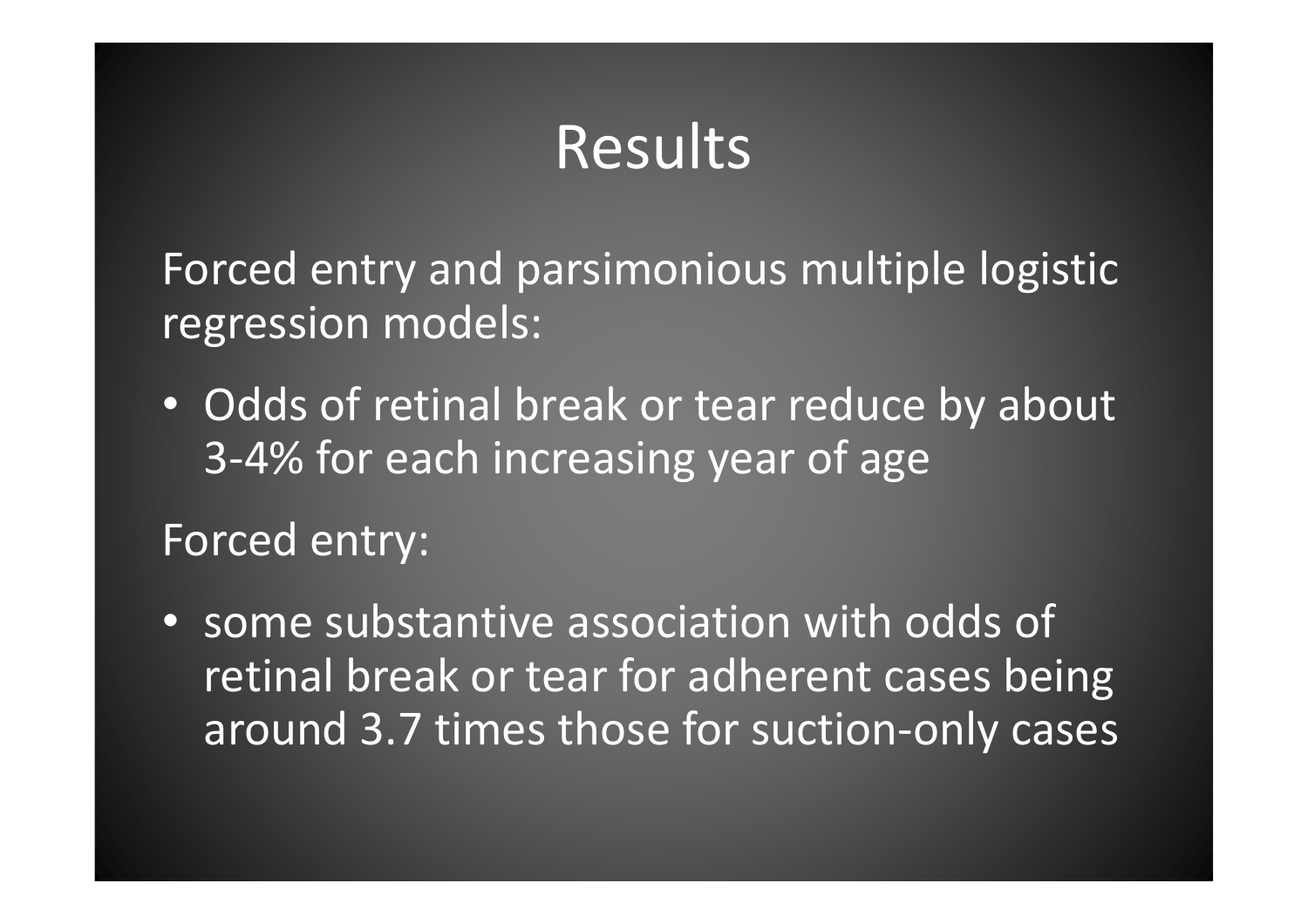### Conclusions

- Mechanical detachment of PHF important risk factor in formation of retinal breaks
- If undetected, the risk of RhegmatogenousRetinal Detachment in post-operative period increases significantly
- This case series reports an 18.2% incidence of iatrogenic breaks associated with PHF separation during 23-G PPV